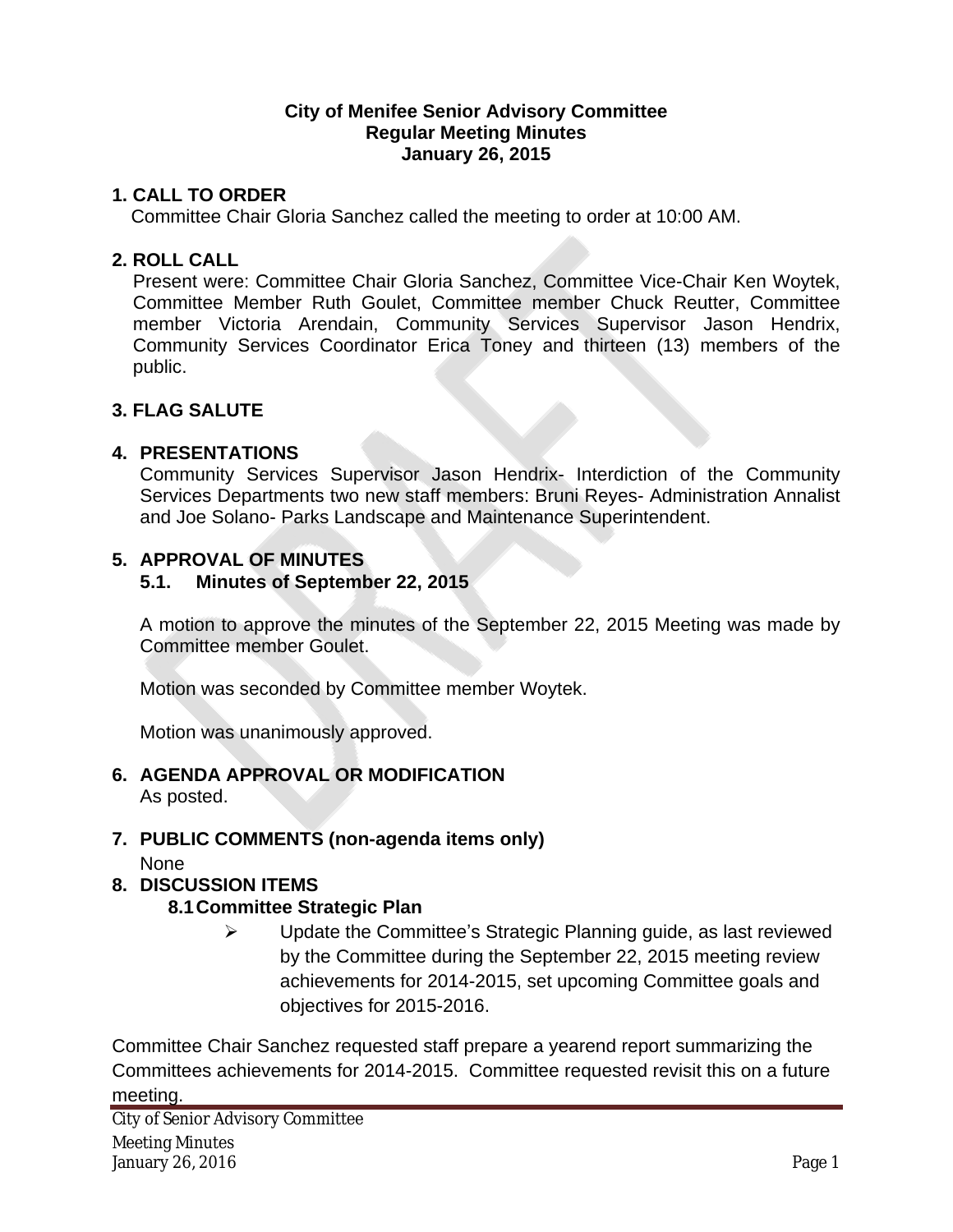Committee Chair Sanchez requested all committee member to email Community Services Coordinator Toney with any topic they are requesting to be added to the 2015- 2016 Strategic Plan.

# **8.2 Menifee HOA Listing**

 $\triangleright$  Review Menifee HOA listing prepared by staff and identify 55+ communities for desired future outreach.

Committee Chair Sanchez announced that a volunteer, resident Jenny Heimbold has come forward to assist staff with identifying any additional HOA's and to provide outreach to each HOA to arrange hosting a SAC meeting.

# **8.3 Resource Guide**

 $\triangleright$  Discuss and identify the need for a senior specific resource guide.

The committee collectively agree a Menifee specific senior resource guide is needed.

Committee Chair Sanchez requested staff to look into marketing cost and staff to research additional senior resources for the guide.

# **8.4 Election of Officers to SAC**

 Conduct Senior Advisory Community Annual elections for Committee Chair and Vice Chair offices for 2016 term, pursuant to Resolution No. 14-362.

Committee member Goulet made a motion to re-electric Committee Chair Gloria Sanchez and Vice Chair Ken Woytek.

Committee member Arendain seconded the motion.

Motion was unanimously approved.

# **8.5 Appointment of Representatives to MCAC**

 $\triangleright$  Appoint (2) two representatives from the Senior Advisory Committee to serve on the Menifee Citizen Advisory Committee for the 2016 term.

Committee member Goulet made a motion to re-appointment Committee Chair Gloria Sanchez and Vice Chair Ken Woytek.

Committee member Arendain seconded the motion.

Motion was unanimously approved.

# **9. COMMUNITY SERVICES SUPERVISOR COMMENTS**

# **a. Department Update**

- $\triangleright$  Spring Fest Flyer
- $\triangleright$  Spring Camps